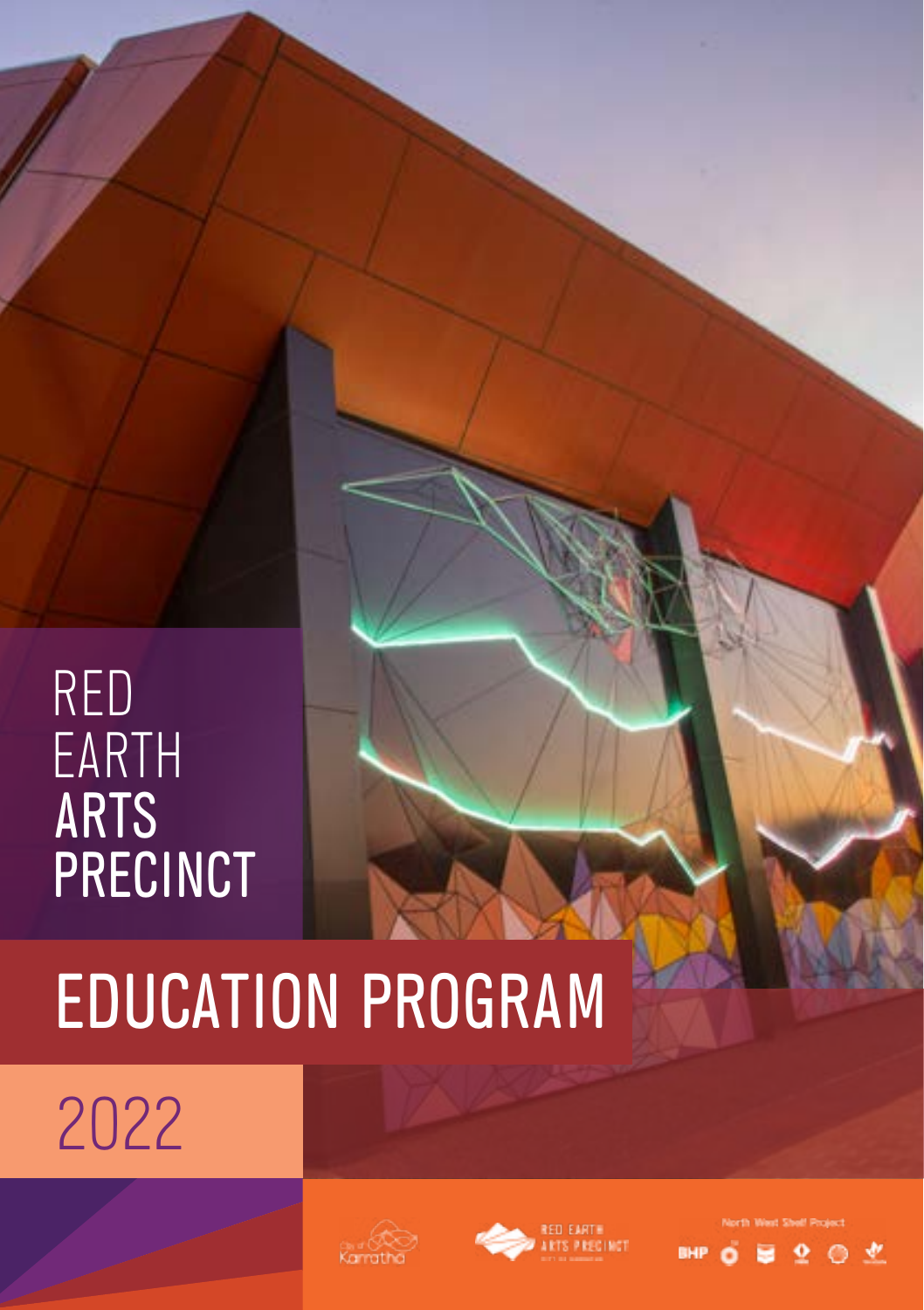## **2022** | YEAR AT A GLANCE

| TERM ONE                     |                                                                                                                  |         |
|------------------------------|------------------------------------------------------------------------------------------------------------------|---------|
| Thur 17 & Fri 18 March       | Red Earth Arts Festival<br><b>Star Down Under</b>                                                                | pg. $4$ |
| Thur 2 Feb -<br>Tue 15 March | Red Earth Arts Festival<br>Ngurra Nyujunggamu -<br>When the World Was Soft Puppetry<br>and Mask-Making Workshops | pg.5    |
| <b>TERM TWO</b>              |                                                                                                                  |         |
| Fri 29 April -               | The Great Un-Wondering of Wilbur                                                                                 | pg.6    |
| Wed 4 May                    | Whittaker                                                                                                        |         |
| <b>TERM THREE</b>            |                                                                                                                  |         |
| Fri 13 May                   | Out Past Curfew                                                                                                  | pg.7    |
| Fri 12 August                | ERTH'S Prehistoric World                                                                                         | pg.8    |
| Tue 6 September              | <b>Edward the Emu</b>                                                                                            | pg.9    |
| Tue 13 September             | Australian Chamber Orchestra<br>Collective                                                                       | pg.10   |
| <b>TERM FOUR</b>             |                                                                                                                  |         |
| Sat 5 November               | Sandsong                                                                                                         | pg.11   |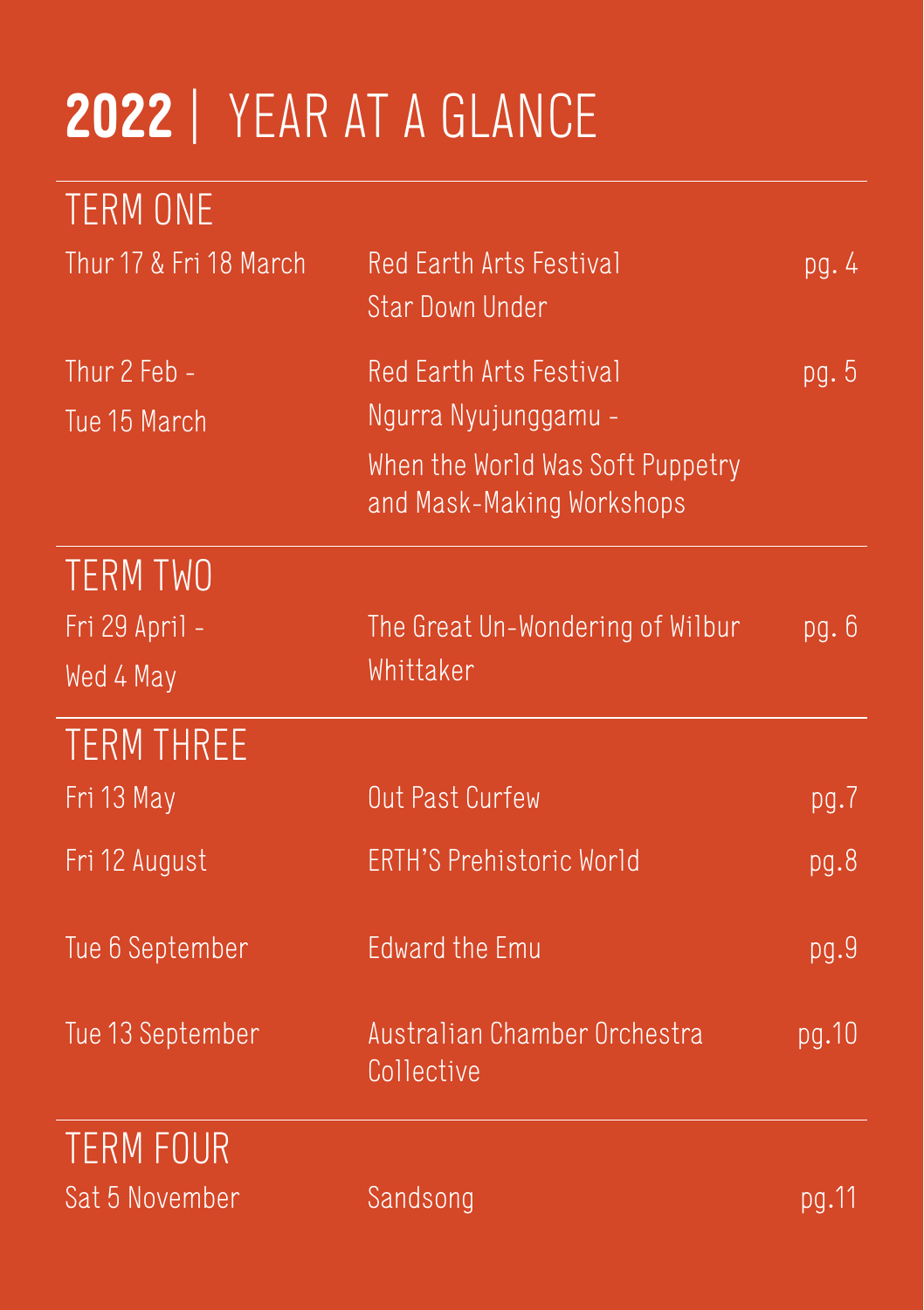

## WELCOME

The City of Karratha is proud to present the Red Earth Arts Precinct Education Program. Providing students with an opportunity to engage with a diverse range of arts programs.

Ranging from music and dance, comedy, puppetry and participatory skills and development workshops, there is something on offer for all students to explore their talent and creativity.

The Red Earth Arts Precinct (REAP) is home to our state-of-the-art Library, abundant with educational resources. Doubling as Karratha's premier entertainment facility, REAP presents a variety of movies and can provide private screenings on request, as well as host exhibitions in our foyer.

We hope you join us for a program in 2022, speak to our box office staff on (08) 9186 8600 or visit www.redearthartsprecinct.com.au for more information.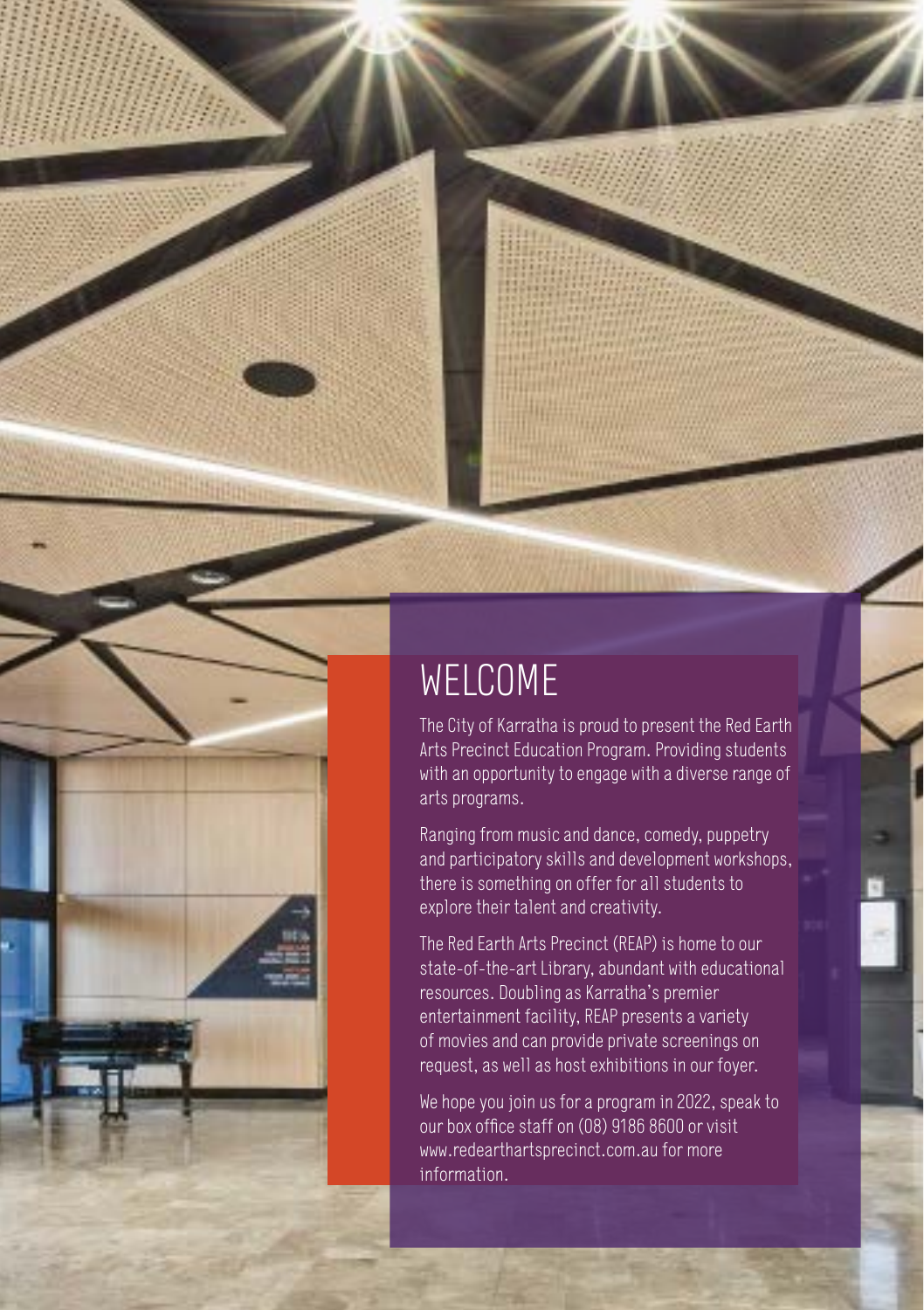

### 17 - 18 MARCH

City of Karratha and Principal Partner Rio Tinto Present

## RED EARTH ARTS FESTIVAL

STAR DOWN UNDER

Join IF Foundation Peer Actorvists as they deliver Theatrical presentations which directly address social issues which are honest, real, and relevant to your students. Developed BY teens and tweens FOR teens and tweens.

This project is a collaboration with IF Foundation, STAR Theatre for Social Change NYC, and Headspace Pilbara.

#### **Workshop Date**

Thursday 17 & Friday 18 March 2022, times negotiable

**Artform:** Theatre • **Duration:** 75 mins • **Duration:** REAP • **Recommended Ages:** 10 - 18 years **•Tickets:** FREE

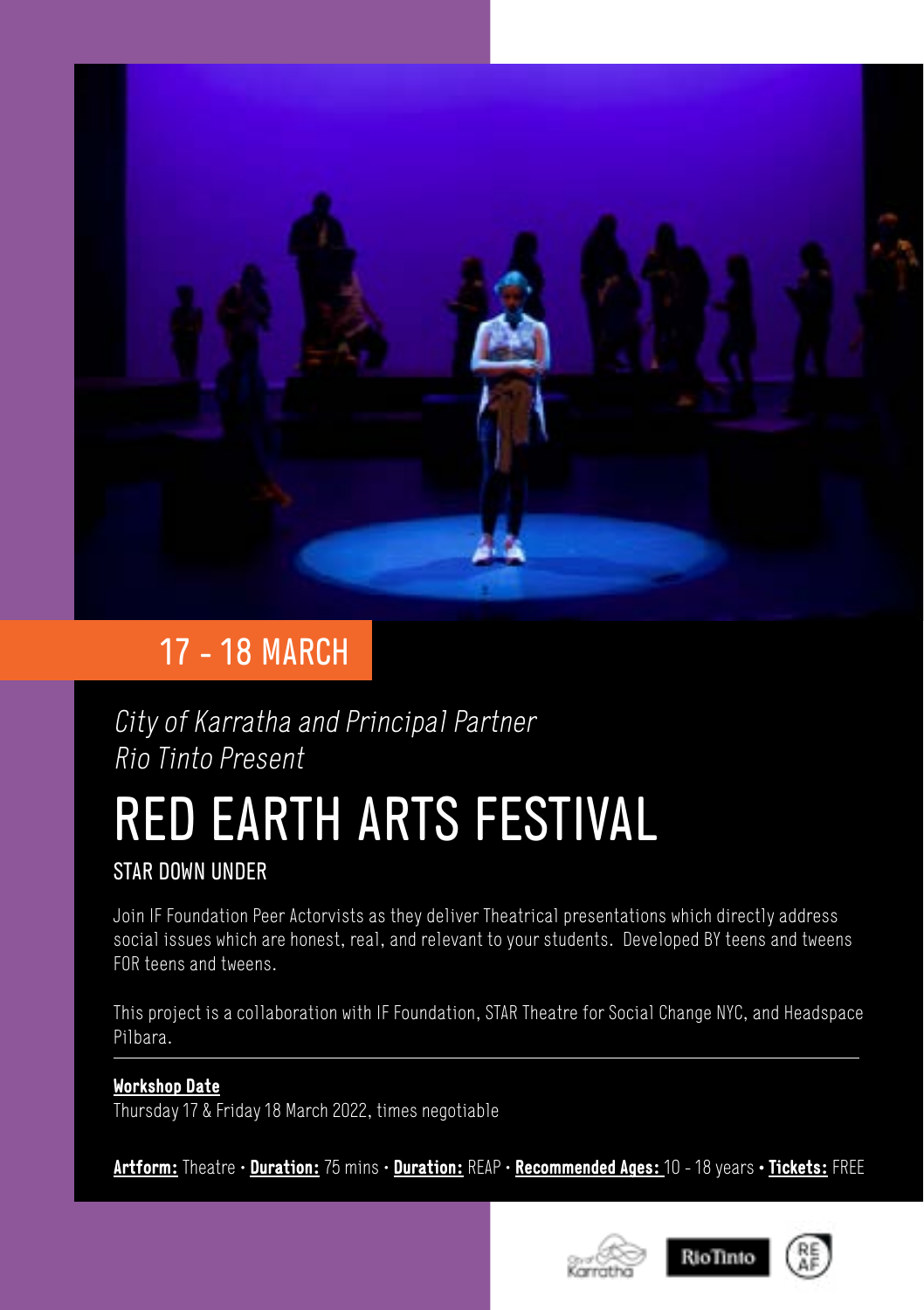## 2 FEB - 15 MARCH

### City of Karratha and Principal Partner Rio Tinto Present

## RED EARTH ARTS FESTIVAL

#### NGURRA NYUJUNGGAMU - WHEN THE WORLD WAS SOFT THE BEGINNING STORIES OF YINDJIBARNDI PRESENTED BY JULUWARLU

City of Karratha teachers are invited to express their interest in a FREE Puppetry and Mask-Making Education Program for their students in association Ngurra Nyujunggamu – When the World Was Soft led by Puppetry Artist Karen Hethey and the team from Juluwaru.

**RANGE OF** 

This program will be delivered across six weeks in the lead-up to the Red Earth Arts Festival (REAF) 2022, on from 17 to 20 March 2022. High School students will learn skills in puppetry for performance and Primary School students will participate in a mask making program, focusing on animals which feature in Yindjibarndi culture and stories. Participants will be encouraged to attend and may be directly involved in the Opening Night performance of Ngurra Nyujunggamu – When the World Was Soft for REAF 2022.

A maximum of one class per school may be selected to participate in this Education Program. The workshops will ideally be presented once per week across the six weeks, at a consistent time to be negotiated between Juluwarlu and each participating school.

#### **Puppetry and Mask-Making Workshop**

**Date:** Workshops are to run weekly from Thursday 2 February to Tuesday 15 March 2022 **Duration:** 1 to 2 hours (negotiable) • **Location:** In-school • **Tickets:** FREE

To register your interest for either these workshops please email Shelley Parsons, Cultural Learning Manager from Juluwarlu at sparsons@juluwarlu.com.au

Ngurra Nyujunggamu is being produced by Juluwarlu with support from the City of Karratha and Principal Partner Rio Tinto for the Red Earth Arts Festival 2022. This project has been assisted by the Australian Government through the Festivals Australia program for Opening Night of REAF 2022 and has received support from Australia Council for the Arts and the Department of Local Government, Sport and Cultural Industries.















فتعن

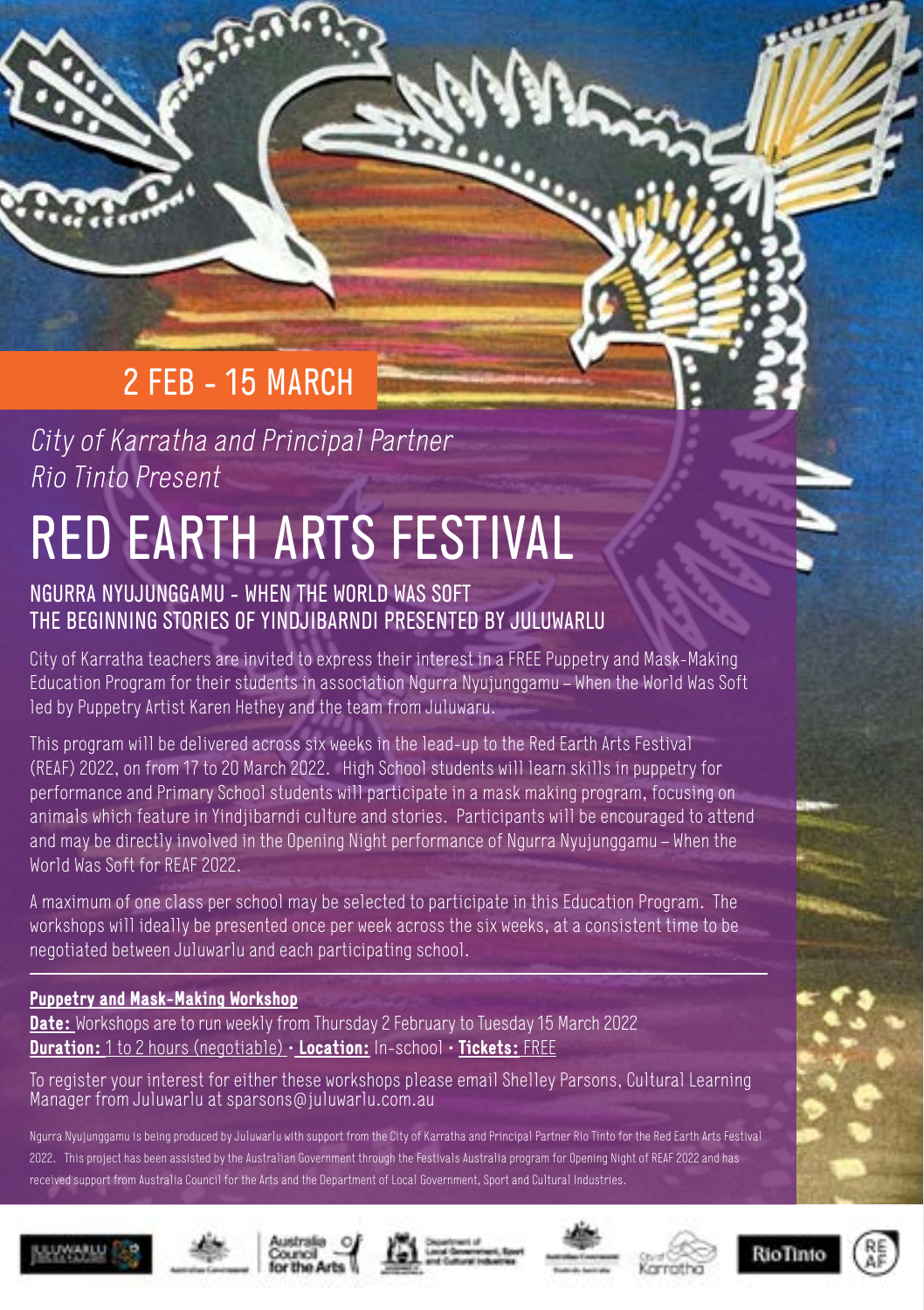### 29 APRIL - 4 MAY

## City of Karratha and Barking Gecko Theatre present THE GREAT UN-WONDERING OF WILBUR WHITTAKER

#### A PLAY BY DAN GIOVANNONI

#### A heartfelt and irreverent adventure across the universe that will delight and inspire your students!

The Great Un-Wondering of Wilbur Whittaker is a brand new Australian play about creativity, growing up and living outside of the box. From the writer/director duo behind 2021's sell-out smash HOUSE and Helpmann Award-winning stage hit Bambert's Book of Lost Stories. Follow Wilbur as he remembers how to wonder once more and restore order to the galaxy.

#### **Performance Dates**

Friday 29 April 2022, 11.00am Monday 2 May 2022, 9.30am & 12.30pm Tuesday 3 May 2022, 11.00am Wednesday 4 May 2022, 9.30am & 12.30pm

**Artform:** Family • **Duration:** 60 min •**Recommended Ages:** 8 years + **• Tickets:** FREE **PLEASE CONTACT BARKING GECKO THEATRE COMPANY DIRECTLY FOR ALL SCHOOL BOOKINGS** Contact: Creative Learning Team 08 6184 4905 or learning@barkinggecko.com.au

This season was made possible through a partnership between Woodside, City of Karratha and Barking Gecko Theatre.









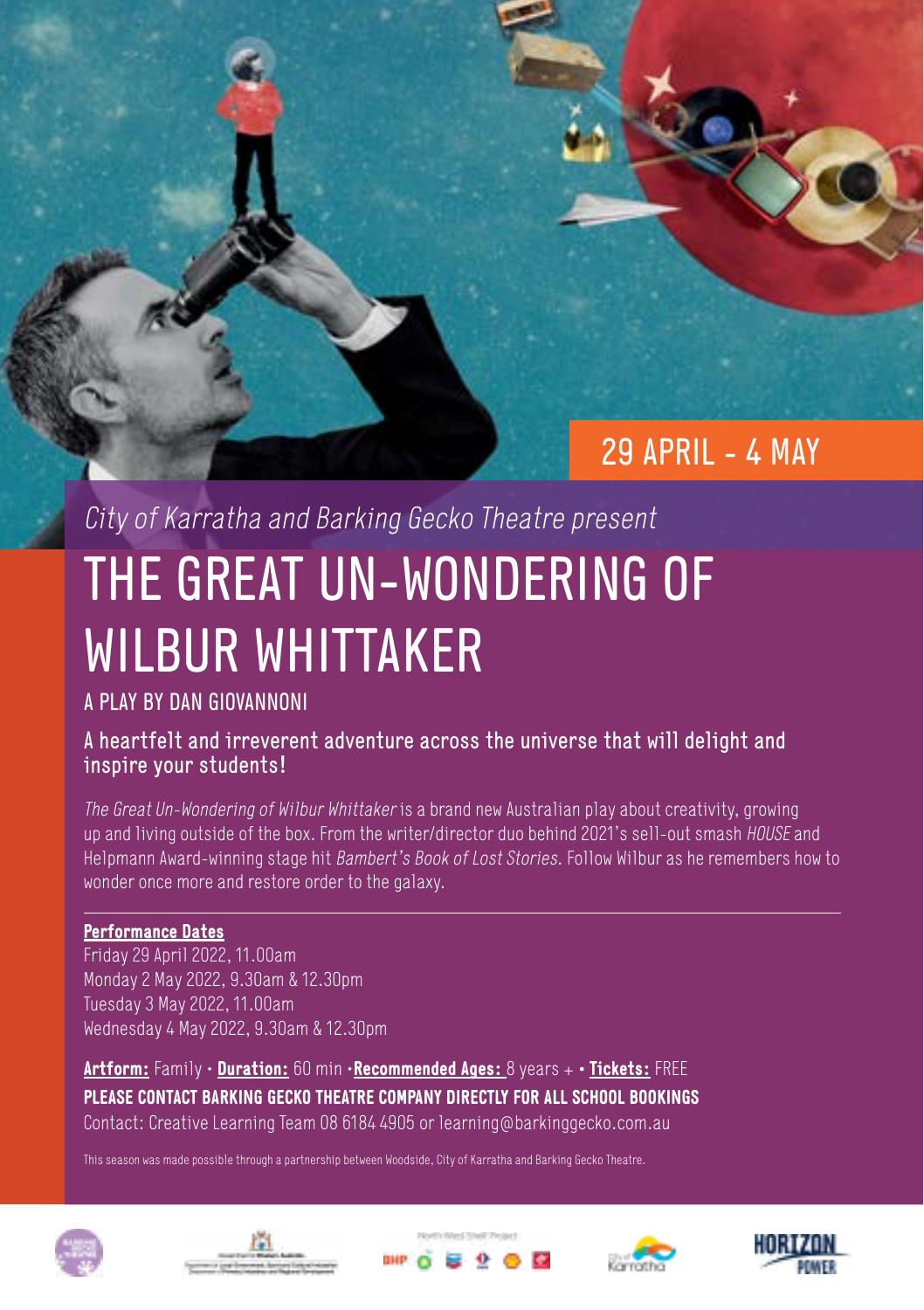### City of Karratha

and Static Drive Co Present

## OUT PAST CURFEW

#### Award-winning Australian writing at its cheekiest and finest; a romp through a sex-addled brain for teenagers and anyone who remembers being one.

A comedy born from all the things that Dolly Doctor never taught you, Out Past Curfew is hot off the press and bursting with attitude. Sex, drugs and fractions; it's girl-talk on a whole new level. Seventeen year old Evie loves algebra, hates it when people skip foreplay, and never sleeps with the same guy twice. Romp through the messy mind of a teenage girl and have some cheeky, consensual fun, but don't tell mum what you're up to…

#### **Performance Date**

Friday 13 May 2022, 12.00pm and 7.00pm

**Artform:** Comedy • **Duration:** 70 mins • **Recommended Ages:** 15 years and above • **Warning:** Course Language, adult concepts, explicit sexual reference • **Tickets:** \$8.50

This project is supported by Playing WA through the State Government's Royalties for Regions Program as part of the Regional Arts and Cultural





static drive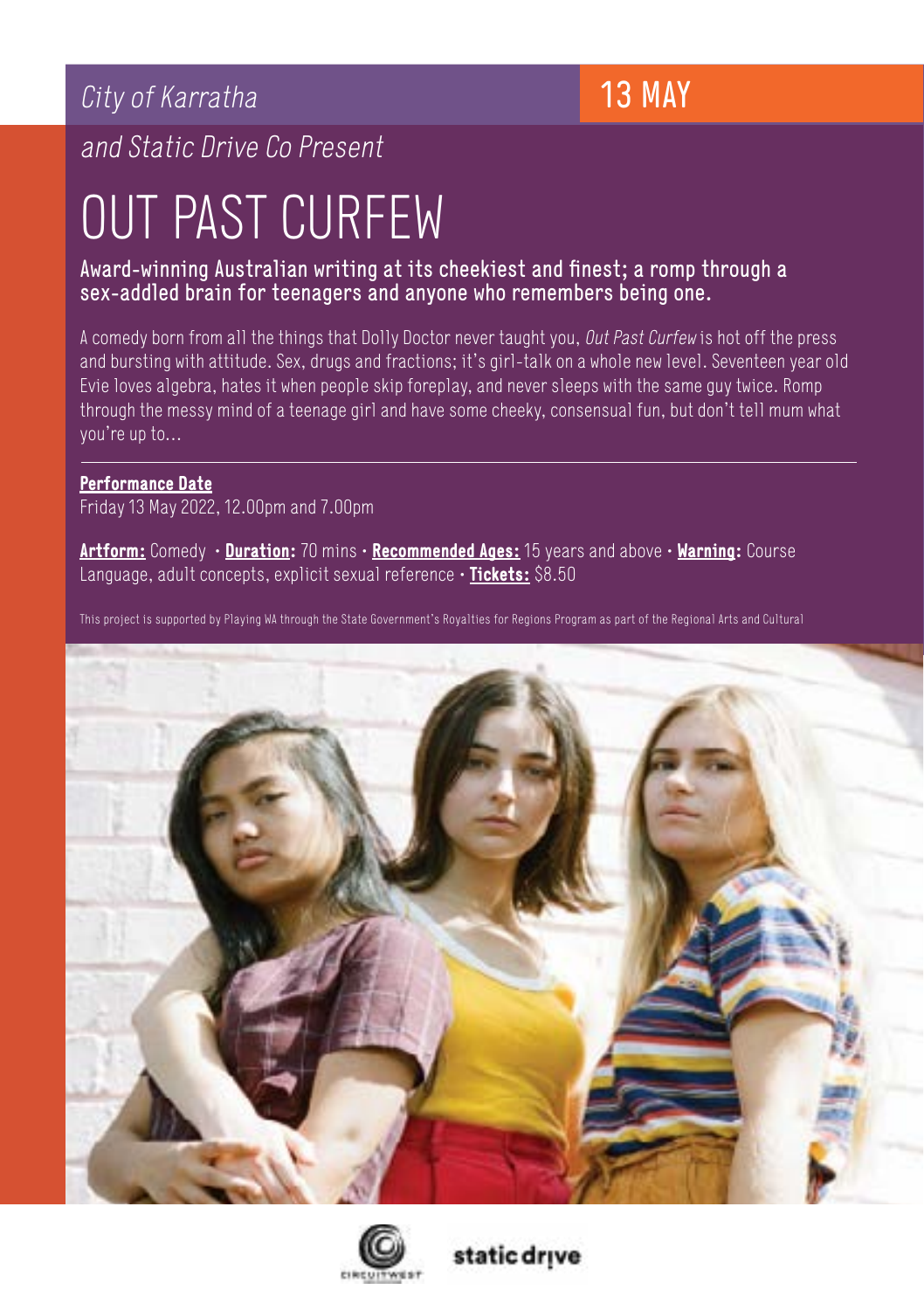### 12 AUGUST

#### City of Karratha presents

## ERTH'S PREHISTORIC WORLD

#### Experience the creatures of your imagination coming to life on stage in this enthralling new show!

Bringing ancient creatures from land and sea together in one show, Erth's Prehistoric World is the perfect combination of theatrical magic and charm. It takes the audience to the bottom of the ocean to discover ancient bio-luminescent creatures and incredible marine reptiles, and then back to dry land to witness some of the most amazing dinosaurs to have ever walked this Earth...

Dinosaurs are a gateway to learning, inspiring young minds to consider an array of subjects from science to literature, geology to bio engineering, and natural history to mathematics. Dinosaurs have become a curious link between child and parent, grandparent, guardian and educator. The learning opportunities are immense.

#### **Performance Date**

Friday 12 August 2022, 12.30pm

**Artform:** Puppetry • **Duration:** 55 mins • **Recommended Ages:** 5 years + • **Warning:** Fog and smoke effects/ Loud noises and dinosaurs.• **Tickets:** \$8.50 \*subject to change













This project has been assisted by the Australian Government through the Australia Council for the Arts, its arts funding and advisory body.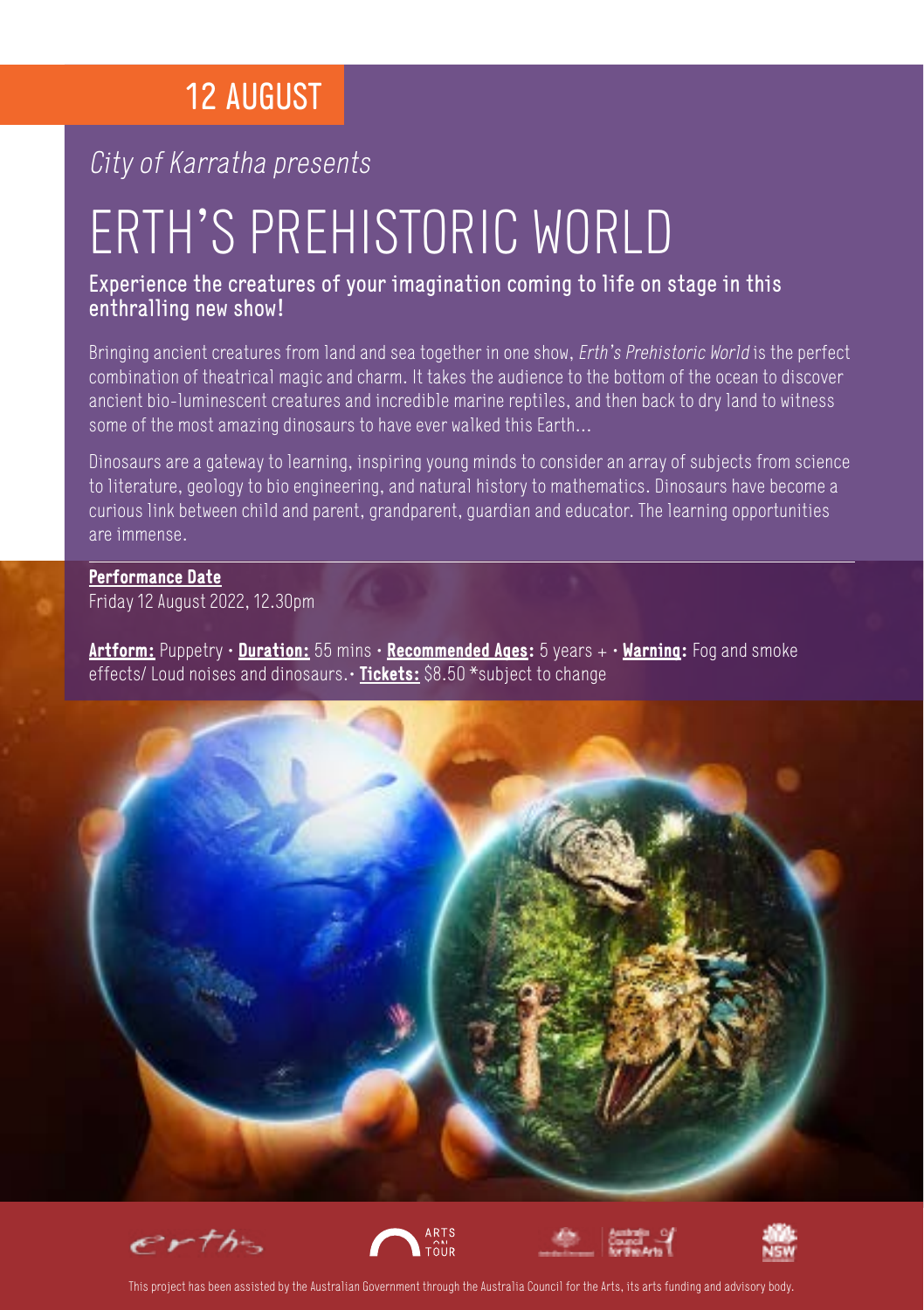### City of Karratha presents A Monkey Baa Theatre Company production EDWARD THE EMU BASED ON THE BOOKS BY SHEENA KNOWLES & ROD CLEMENT

WRITTEN FOR THE STAGE & DIRECTED BY EVA DI CESARE

The award-winning creative team from Monkey Baa Theatre Company are back with a brand-new take on another much-loved tale, *Edward the Emu*. More than an adaptation, this is a unique imagining of two beloved picture books, 'Edward the Emu' and 'Edwina the Emu', combining the plights of both emus in one heartfelt, clever and funny new tale.

Edward being the only emu at the zoo has left him feeling glum and under the impression that the grass is greener in everyone else's enclosure. Maybe being a seal, or a lion, or a snake might be a better option in life for a lonely bird? Convinced that the other creatures are more popular, Edward breaks ranks and goes to find the fun and along the way, finds Edwina!

Monkey Baa Theatre Company has been creating critically awarded, much-loved theatre productions for young people for over 24 years. Edward the Emu carries on the vision to make theatre an intrinsic part of young people's lives with the quality, humour and heart that has made Monkey Baa a favourite of schools across Australia.

#### **Performance Dates**

Tuesday 6 September 2022, 10.00am & 12.30pm

**Artform:** Puppetry • **Duration:** 50 mins, no interval • **Recommended Ages:** 4-10 years • **Tickets:** \$8.50 \*subject to change











6 SEPTEMBER

Illustration by Rod Clement

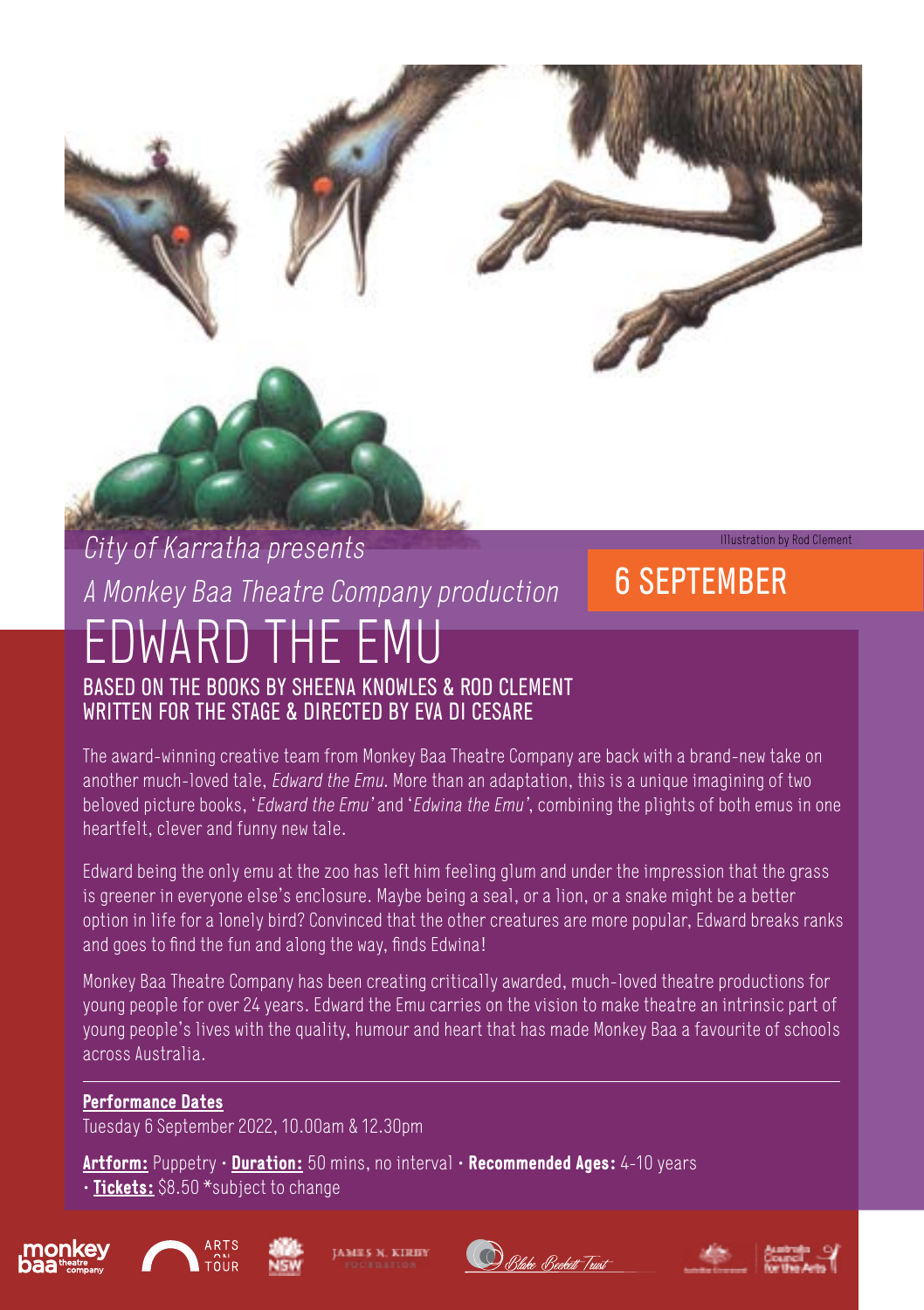### City of Karratha presents Australian Chamber Orchestra's ACO Collective

## A STRING CELEBRATION DIRECTOR & LEAD VIOLIN, HELENA RATHBONE

### 13 SEPTEMBER



Supported for more than 10 years by our partner Wesfarmers Arts, ACO Collective combines Australia's most talented emerging string players with the professional musicians of the Australian Chamber Orchestra to create a high-energy string orchestra.

ACO Principal Violin Helena Rathbone leads this performance which will present a selection of vibrant works by extraordinary West Australian composers Iain Grandage and Carl Vine alongside British legends William Walton, Benjamin Britten, and George Frideric Handel. This engaging, inspiring and informative schools-only performance will conclude with a Q&A session where students (and their teachers!) have the opportunity to ask questions about the music and its composers, as well as the ACO musicians who bring it to life and their instruments.

#### **Performance Date**

Tuesday 13 September 2022, 11.30am

**Artform:** Classical Music• **Duration:** 60 mins (45 min + Q&A) • **Recommended Ages:** 8 years + • **Tickets:** \$8.50 \*subject to change









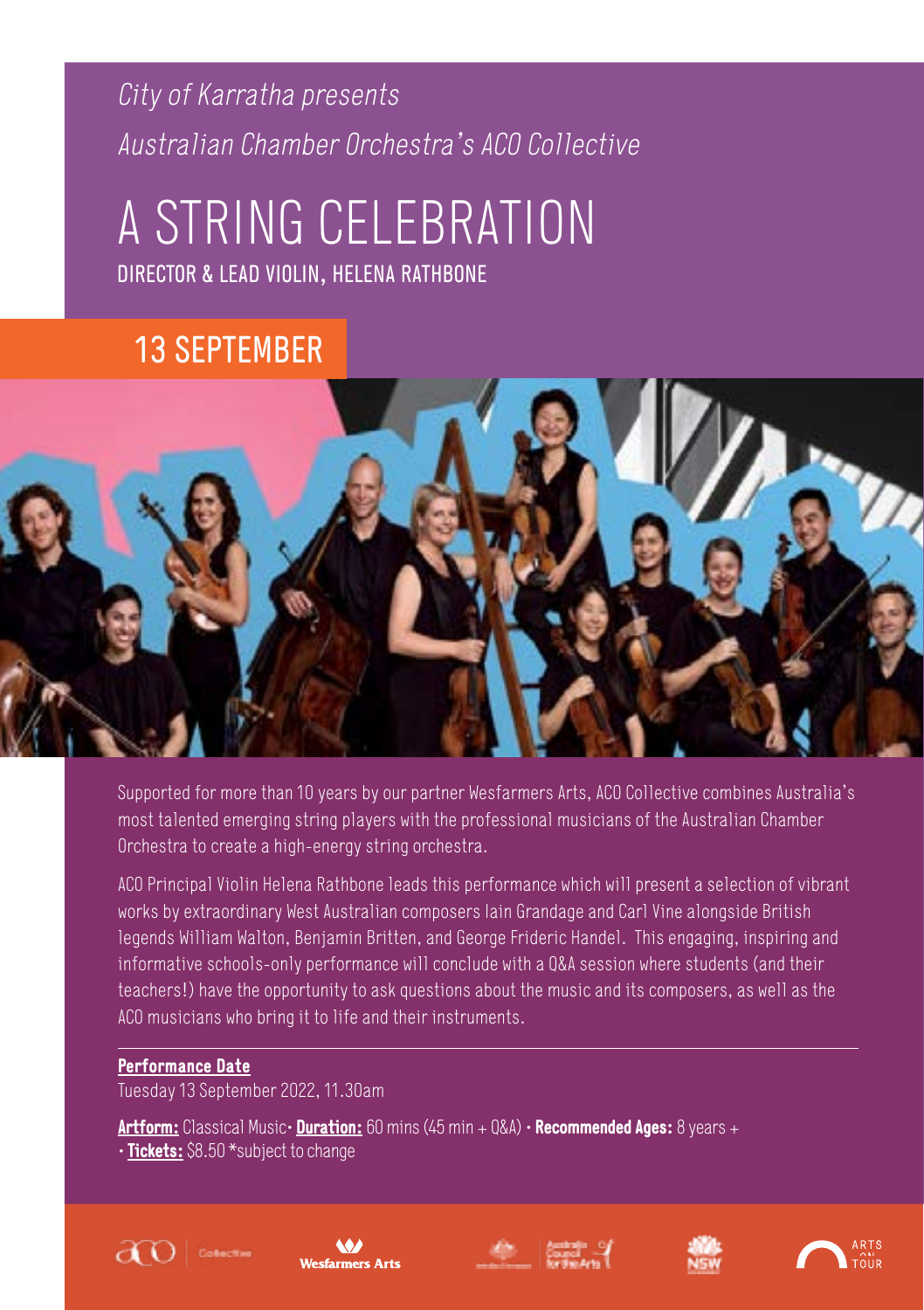### City of Karratha and

### 5 NOVEMBER

Bangarra Dance Theatre present

## SANDSONG - STORIES FROM THE GREAT SANDY DESERT

#### SandSong tells the unique story of this Place and the surival of its People

Under the vast Kimberley sky, the red pindan dust stretches across the desert homelands of the Walmajarri, where the ancient knowledge of People and of Country is preserved through Songlines that have endured for hundreds of generations. Between the 1920s and 1960s, Aboriginal people were removed off their Country and forced into hard labour for no wages and only minimal rations. Despite this displacement and cultural disruption, the people of the Western Desert have maintained unbroken connection to their Land, keeping stories and kinship strong.

SandSong is created by Bangarra Dance Theatre in consultation with Wangkatiunga/Walmajarri Elders from the Kimberley and Great Sandy Desert regions. This work honours the legacy of Ningali Josie Lawford-Wolf (1967 – 2019) and her family - past, present and future.

#### **Performance Date**

Saturday 5 November 2022, 7.30pm

Workshops will be available

**Artform:** Dance • **Duration: 80 mins** • **Recommended Ages:** 12 years + • **Warning:** Contains images and voices of deceased perons • **Tickets:** \$8.50 \*subject to change













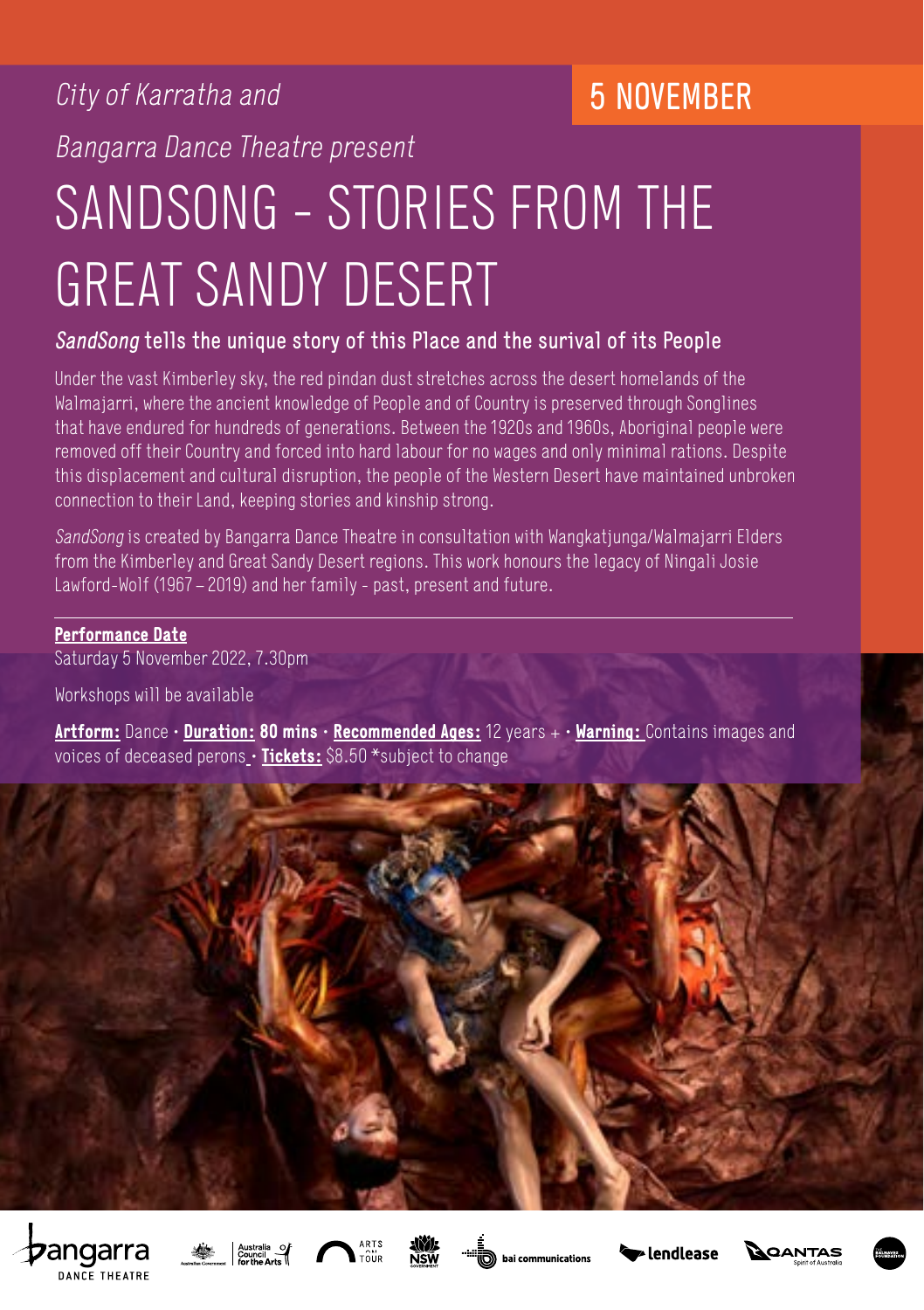## EDUCATION BOOKING FORM

#### TICKETS \$8.50 per student (subject to change from 1 July 2022)

Accompanying teachers and education assisstants are provided with free tickets. The Red Earth Arts Precinct is fully accessible. Please advise if you require any specific seating arrangements.

There will be further workshops available with some of these performances which we will offer once we receive your booking. Education resources will also be made available. We will contact you one week before the performance to confirm numbers and to arrange payment. No alteration to numbers will be accepted after that.

Please complete and return form to box.office@karratha.wa.gov.au. If you have any queries please call 9186 8600.

#### Red Earth Arts Festival - Star Down Under

| Date          | Time | No.Students | Accompanying Adults |
|---------------|------|-------------|---------------------|
| Thur 17 March |      |             |                     |
| Fri 18 March  |      |             |                     |
| School Name:  |      | Year Group: |                     |
| Contact:      |      | Phone:      |                     |
| Email:        |      |             |                     |

#### The Great Un-Wondering of Wilbur Whitaker

| Date          | Time             | No.Students | <b>Accompanying Adults</b> |
|---------------|------------------|-------------|----------------------------|
| Fri 29 April  | 11.00am          |             |                            |
| Mon 2 May     | 9.30am / 12.30pm |             |                            |
| Tues 3 May    | 11.00am          |             |                            |
| Wed 4 May     | 9.30am / 12.30pm |             |                            |
| School Name:  |                  | Year Group: |                            |
| Contact Name: |                  | Phone:      |                            |
| Email:        |                  |             |                            |

#### Out Past Curfew

| Date          | Time             | No.Students | Accompanying Adults |
|---------------|------------------|-------------|---------------------|
| Fri 13 May    | 12.00pm / 7.00pm |             |                     |
| School Name:  |                  | Year Group: |                     |
| Contact Name: |                  | Phone:      |                     |
| Email:        |                  |             |                     |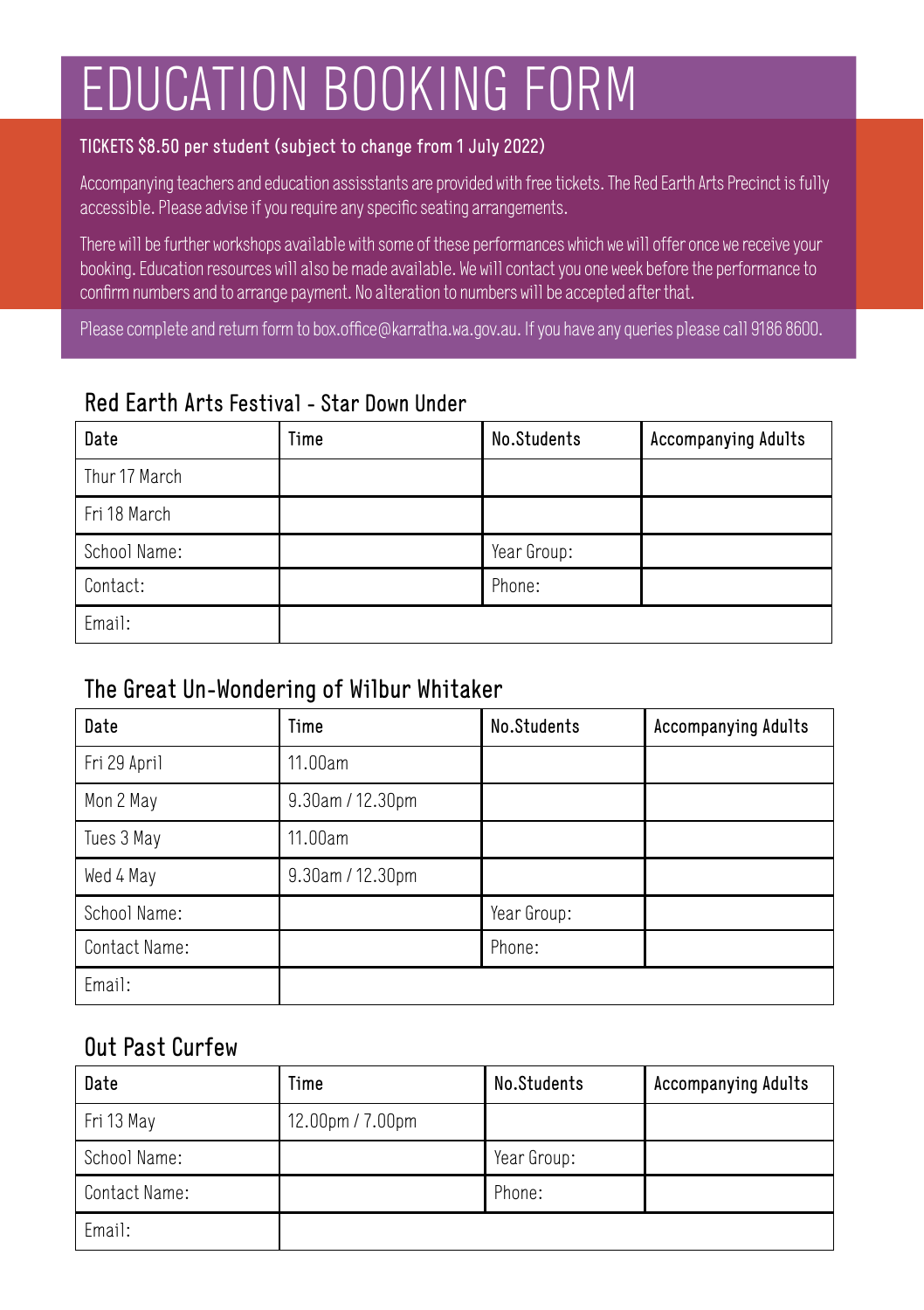## EDUCATION BOOKING FORM

#### ERTH'S Prehistoric World

| Date          | Time                | No.Students | <b>Accompanying Adults</b> |
|---------------|---------------------|-------------|----------------------------|
| Fri 12 August | 12.30 <sub>pm</sub> |             |                            |
| School Name:  |                     | Year Group: |                            |
| Contact Name: |                     | Phone:      |                            |
| Email:        |                     |             |                            |

#### Edward The Emu

| Date             | Time                | No.Students | <b>Accompanying Adults</b> |
|------------------|---------------------|-------------|----------------------------|
| Tues 6 September | 10.00am             |             |                            |
| Tues 6 September | 12.30 <sub>pm</sub> |             |                            |
| School Name:     |                     | Year Group: |                            |
| Contact Name:    |                     | Phone:      |                            |
| Email:           |                     |             |                            |

#### A String Celebration

| Date              | Time    | No.Students | <b>Accompanying Adults</b> |
|-------------------|---------|-------------|----------------------------|
| Tues 13 September | 11.30am |             |                            |
| School Name:      |         | Year Group: |                            |
| Contact Name:     |         | Phone:      |                            |
| Email:            |         |             |                            |

#### SandSong

| Date           | Time               | No.Students | Accompanying Adults |
|----------------|--------------------|-------------|---------------------|
| Sat 5 November | 7.30 <sub>pm</sub> |             |                     |
| School Name:   |                    | Year Group: |                     |
| Contact Name:  |                    | Phone:      |                     |
| Email:         |                    |             |                     |